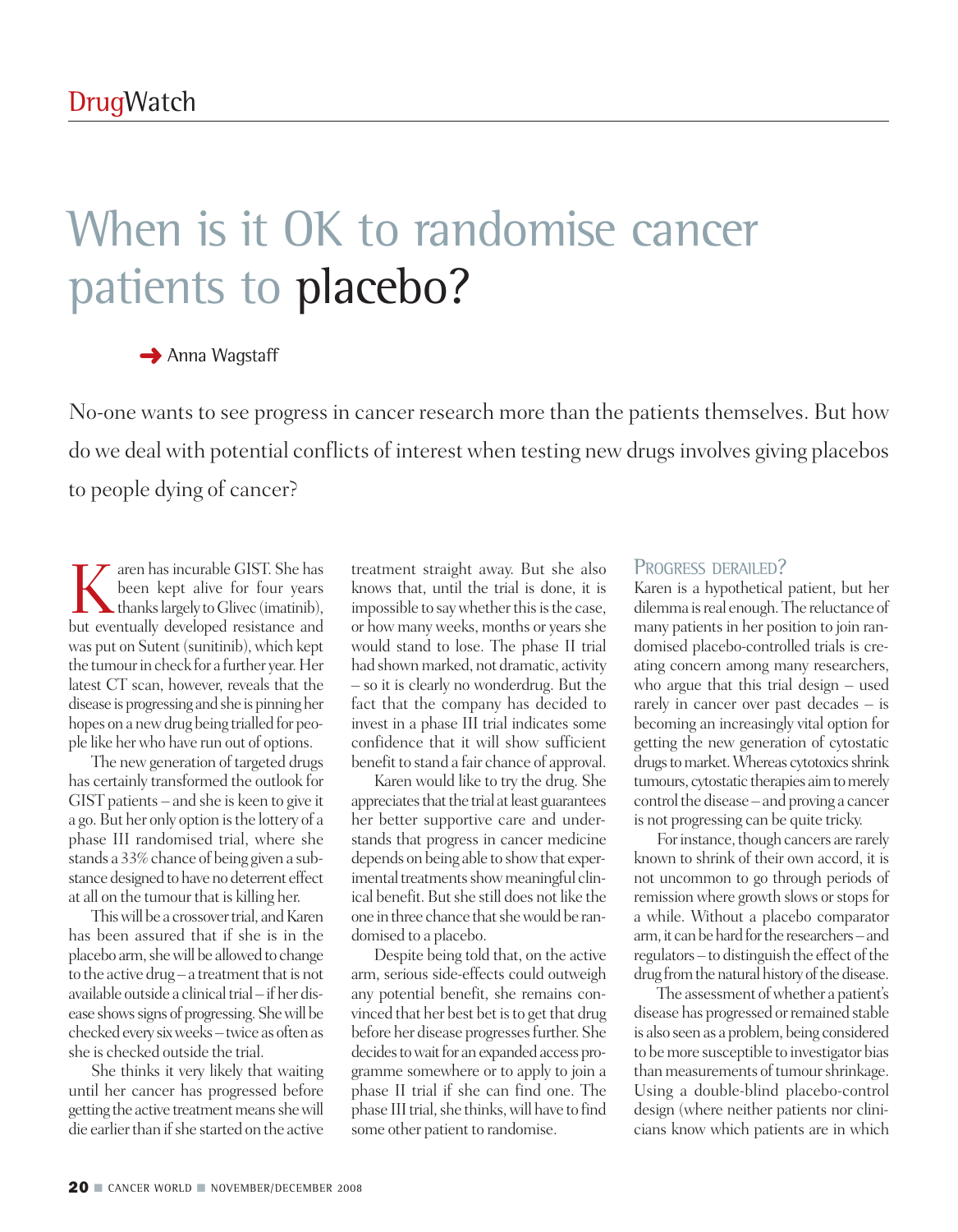

arm) can be important in convincing the regulators that over-enthusiastic clinicians have not read more into the efficacy of their experimental drug than it merits.

The concern is that if patients are unwilling to participate in trials with placebo arms, they could jeopardise the chances of getting promising new therapiesto market, or at least put a considerable brake on progress.

Richard Schilsky, professor of medicine at the University of Chicago, is actively highlighting these concerns. "If you look at the success rate over the last 10 years or so of getting new oncology drugs approved, only 5%of newoncology drugs that enter clinical testing actually make it through phase III testing and end up as a drug approval. It is a dismally low rate... Most of the 95% of drugs that don't make it through phase III had activity demonstrated earlier in their development, but most of the time that activity does not translate into clinically meaningful improvements for the patients."

> Schilskyunderstands completely that for patients with no other options, evidence of activity represents hope, and these patients resent being obliged to join a lottery that could randomise them to 'no hope' plus best supportive care. Doctors, researchers and regulators, however, need proof that such 'activity' could actually improve the quality of life or survival of their patients – and that could require a placebocontrolled randomised clinical trial. Without that, all sorts of compounds could enter the market without anyone having any real idea about what works and what doesn't.

Many patients who have now reached the end of the line, says Schilsky, have benefited earlier in their disease from therapies about

which knowledge was gained thanks to an earlier generation of patients who agreed to subject themselves to the lottery of a randomised controlled trial.

### FRAMING THE DISCUSSION

Earlier this year, Schilsky teamed up with a group of oncologists, trialists, regulators and ethicists to write a position paper, on behalf of ASCO, on the Ethical, Scientific,

## If patients are unwilling to participate in trials with placebo arms, they could put a brake on progress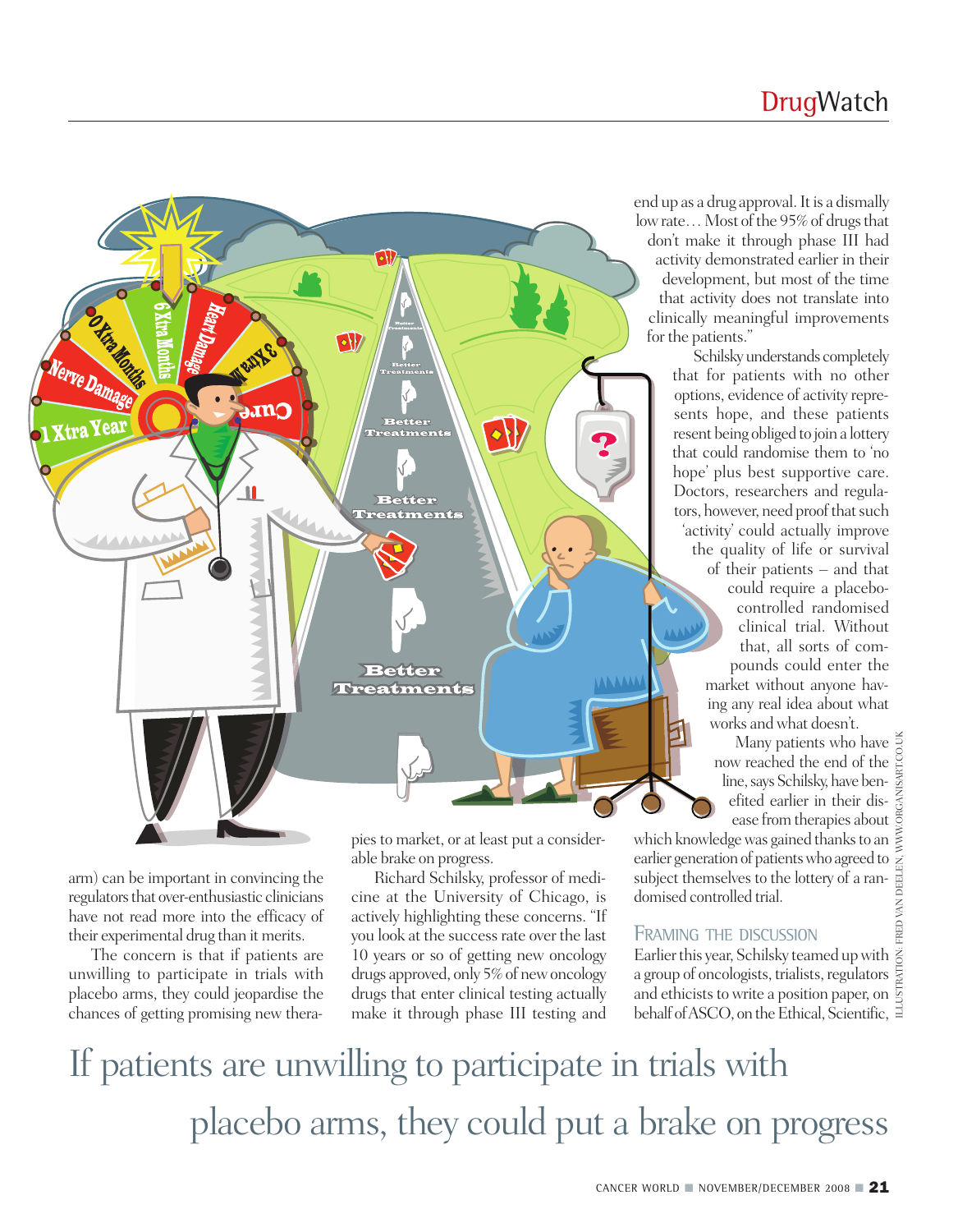and Regulatory Perspectives Regarding the Use of Placebos in Cancer Clinical Trials(*JCO* 26:1371–78).

The paper argued that there is an ethical case for randomising cancer patients to different treatment arms (either a headto-head comparison of active treatments or active treatment versus placebo), when there is"genuine uncertainty or disagreement about the relative merits of two or more therapies within the expert medical community" – a situation they refer to as 'clinical equipoise'. One important corollary of this is that "participants should not receive a treatment inferior to what is otherwise available in clinical practice" – which rules out the use of a placebo arm where an established effective treatment exists for that group of patients.

The issue of whether it is ethically acceptable to randomise some trial patients to placebo then rests on whether a placebo arm is really necessary in order to obtain reliable data – methodological criteria – and whether the patients on the placebo arm would be put at unacceptable risk – ethical criteria.

The ASCO paper argues that placebo controls may be justified when they are necessary to prove that a new treatment has efficacy:

- in a disease with a high placebo response rate, or
- in a condition that waxes and wanes in severity, or has spontaneous remissions, or has an uncertain and unpredictable course, or
- when therapies exist that are only minimally effective or have serious adverse effects, or

■ in the absence of any effective therapy. It adds that there may be a justification for a placebo arm, "to assure that physicians and patients are blinded to treatment assignment so as to minimize bias in assessment of study end points."

However, any such trial would have to be designed in such a way that, "a patient randomly assigned to placebo should not be

substantially more likely than those in active treatment  $group(s)$  to die; suffer irreversible morbidity, disability, or other substantial harms; suffer reversible but serious harm; orsuffersevere discomfort."

#### MITIGATING TRIAL DESIGNS

The paper looks at trial design options that could help minimise the risk posed to patients on the placebo arm.Key among these are 'addon' designs, where all patients receive an established active therapy, but are then randomised to receive, in addition, either the active experimental drug or placebo. Many new targeted therapies have been tested in this way in combination with an established cytotoxic. Such designs tend to be less controversial because all patients receive something active; however, they introduce an added complexity of drug interaction, and they are not an option where there are no effective therapies available.

Another possibility is the 'randomised discontinuation design', as used in the phase II trials of sorafenib (Nexavar) for kidney cancer, in which a placebo arm was used because there was no pre-existing therapy. All trial patients were offered the active therapy to start with, and those who clearly responded were kept on it. Thosewho progressed or experienced serious toxicity were taken offit.Only those in themiddlewho tolerated the drug and showed stable disease, so that the benefit/toxicity balance was unclear, were randomised between the active drug and placebo.This allowed the trial to go ahead while guaranteeing access to patients who clearly benefited from the drug and sparing needless suffering to thosewho clearly did not.

Then there is the crossover design, as used in the phase III trial of sunitinib for GIST patients who had become resistant toGlivec,when the absence of pre-existing further lines of therapy was seen to justify a placebo arm. Patients were randomised 2:1 between sunitinib and placebo, and were closely monitored. Those showing progressive disease were then unblinded, and if it turned out that they had been on the placebo, were given the option of crossing over to the active treatment. This ensured that the exposure of patients to the inactive treatment was kept to the minimum necessary to provide data on the primary endpoint of the trial, which was progression-free survival.

These trial designs go a longway towards making placebo controls more acceptable, although at a certain cost to the robustness of the data. Allowing patients to cross over to the active treatment on signs of disease progression makes it impossible to find out how far, if at all, the experimental drug increases survival. And

while improved progression-free survival (PFS) has been shown to correlate with improved survival in some cases, that does not mean that this can be assumed for all drugs in all disease settings.

The ASCO position paper was intended to add some clarity to the discussion about the use of placebos, to assuage concerns and to contribute to increased enrolment in clinical trials. How far it has fulfilled its aims is difficult to tell as, much to Schilsky's surprise, the paper seems to have sparked little controversy.

#### WHO DECIDES?

One patient advocate whose concerns have certainly not been assuaged is Norman Scherzer, executive director of the US GIST patient organisation Life Raft. With regard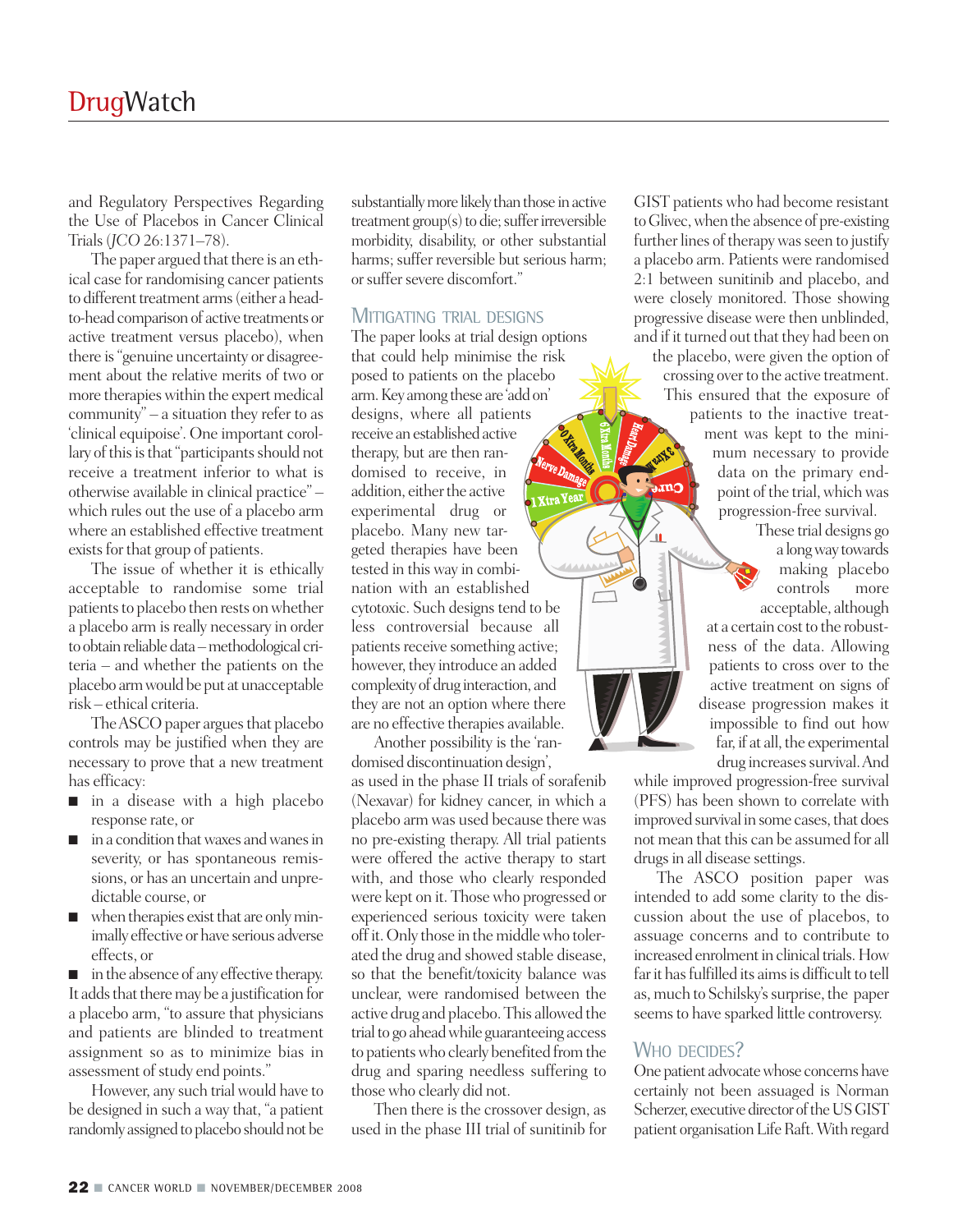to the criteria presented in the ASCO paper to justify placebo-controlled trials,he poses this question: who decides? Who decides that such a trial design is necessary on this or that methodological criterion? And who decides that the patients exposed to placebo are not placed at an unacceptable risk?

"If you propose giving a placebo to terminally ill patients to demonstrate that their disease progression or death ratewill be greater if they are not given the drug, you must assume the burden of demonstrating that there are no alternatives, and that patients on the placebo arm really won't suffer serious irreversible harm," says Scherzer. "Secondly, you must include the recipients of the placebo in the decisionmaking process. Not in the consent process down the line, which is too little too late, but in the processitself."

Life Raft was deeply unhappy about the use of placebo in the sunitinib trial, and Scherzer and his colleagues argued hard for the sponsor to alter the design. They challenged the assertion that the crossover design sufficiently protected patients from serious, irreversible harm. "We worked out some theoretical models at the time where we showed that the amount of tumour growth one could experience while on a placebowas pretty substantial. Because you had a combination of the washout period [where all trial patients come off their

previous medication to clear the system] and then the time that it took before you were unblinded. Also they defined the tumour progression by a standard – RECIST – that much of the clinical community has rejected, which requires a

measurement that allows tumours to grow well over 20% before you are considered actually progressing."

Life Raft asked the sponsors to consider some alternatives, including the use of an 'historical' arm as a comparator in place of a prospective placebo arm. Relevant data could have been gathered from Life Raft's own data base, in which hundreds of GIST patients voluntarily submit reports of howtheir disease is progressing, as well as other registries such as that of the US Armed Forces Institute of Pathology, argued Life Raft.

Scherzer feels, however, that they were never taken very seriously. No surprise, perhaps, considering how hard it would have been to change a planned trial design at

 $\overline{P}$ 

that late stage – which is exactly why Scherzer and his colleagues are calling for patients to get a say at a much earlier stage.

The sunitinib trial was also controversial among many clinicians, who argued that resistance to tyrosine kinase inhibitors like

Glivec tends not to be absolute: some tumour cells still respond. They argued that, in the absence of anything better, trial patients should be randomised between sunitinib and remaining on Glivec, but it turned out to be impossible to have a meaningful dialogue with the sponsor.

Peter Reichardt, a GIST specialist from the Helios Kliniken in Bad Saarow, Germany, found the experience very frustrating. "The sponsor will say that the regulators require this design, and if we don't use this design they will not accept the

results. You either accept it or you don't participate in the trial. So the clinicians then have to go to their patients and say: we have no room to argue, so you either join the trial with a 33% chance of getting a placebo, or you don't."

Scherzer doubts that the regulators really did insist on a placebo design. "On occasions when we went back to the FDA, it turned out not to be the case. The FDA expects the industry to meet certain scientific standards of proof.In no trial does the FDA tell a company in advance what they need to build into their protocol.

"A placebo is certainly a very viable standard of proof. It clearly helps to demonstrate something, and might help to do so more efficiently in terms of time and cost than not using a placebo. But that wasn't the question. The question was: was there an alternative?"

Had Glivec been used instead of placebo, he adds, one might have expected to see a smaller difference between the two arms, and it might have taken more patients, more time and more money to reach the standard of proof required by the regulator. "Is that an acceptable reason for exposing a certain number of patients to a placebo? Wewould say no.

"We would also argue that using the current standard of treatment – in this caseGlivec – in place of a placebo is better science, for what we are interested in is not whether a new drug is better than nothing, but whether it is better than the current standard of treatment."

#### NO ROOM FOR MANOEUVRE

Thierry Le Chevalier, who heads GSK's Oncology Clinical Development in Europe, says that the major problem is the complexity involved in getting a drug to

## Who decides that the patients exposed to placebo are not placed at an unacceptable risk?